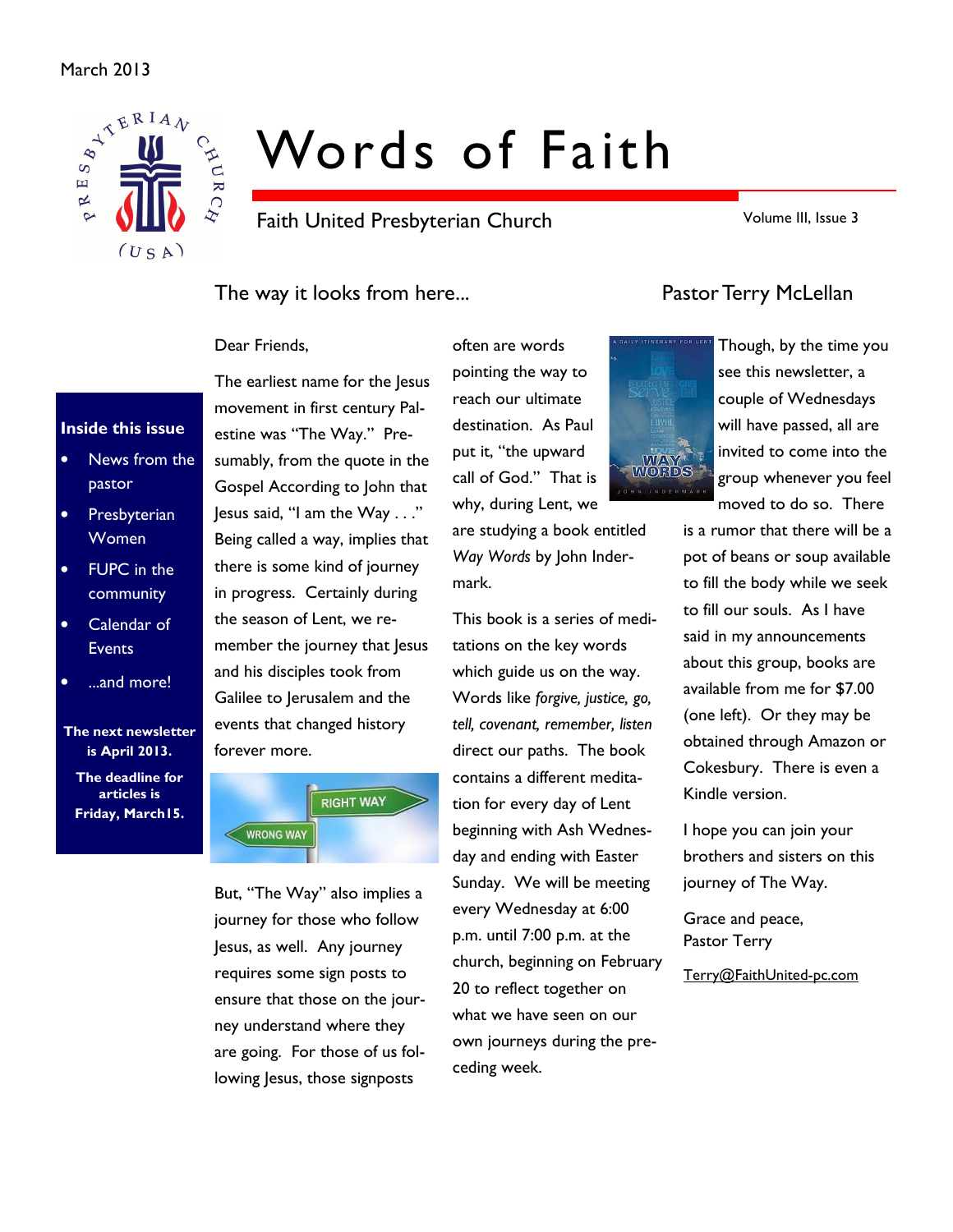### Presbyterian Women Jeanne Sawyer

The Starboard Stichers will meet on Tuesday, March 5, at 1:00 p.m., continuing their stuffed animal project for the clinic at North Dallas Shared Ministries. It is a time of good fellowship as we stuff and stitch. Recent publicity has

brought welcomed donations of fabric.



Tuesday Morning Circle-will meet at 10:30 a.m. on March 12. Linnie Hinkle and Joan Nelson will be hostesses. Patsy Craig will give the devotion and Lois Duell will lead the Bible study. The Tuesday & Thursday Morning Circles both meet at FUPC.

Thursday Morning Circle-will meet at 9:30 a.m. on March 14. Hostesses will be Ann Walden and Mary Marxer. Mary will also lead the Bible study.

Thursday Evening Circle-will meet at 7:00 p.m. on March 21 at the home of Dottie Cogar. Irene Simpson will lead the Bible study.

The PW coordinating team will meet at 7:00 p.m. on Tuesday, March 5.



#### Session & Such

The Session has a Called Meeting

once a month for the purpose of meeting and receiving prospective new members. This month's Called Meeting is scheduled for Sunday, March 10 at 10:15 a.m. They meet in the Library/Resource Room across from the coffee/fellowship area.

The next stated session meeting is scheduled for Sunday, March 10 after worship.

News from Congregational Meeting held, February 10, 2013— On Sunday, February 10, 2013, a congregational meeting was called following worship. The purpose of the meeting was for the congregation to hear and act on a report

from the Session regarding the Josey Lane property. Pastor McLellan reported that an offer to purchase the property had been put forth by North Dallas Family Church, a Baptist church desiring to have a home in Carrollton-Farmers Branch. The proposal was to pay \$ 1,500,000.00 (this amount may be adjusted down to compensate for repairs needed) for the building and 3 acres more or less. NDFC would pay for the property with a \$ 25,000 downpayment and a 5 year note to Faith United carrying an interest rate of 3 % per annum. At the end of the 5 years NDFC would secure its own financing from a financial institution of its choosing, paying FUPC the balance due. The Session moved that it be given the authority to negotiate a definitive contract of sale with NDFC. After some discussion and questions, the congregation voted unanimously to authorize this transaction to be completed.

Also, Grace Presbytery voted unanimously at its February 15, 2013 meeting of the whole Presbytery to authorize the FUPC Session to go forward with this transaction as well.

These two actions clear the way to finish a contract and proceed to closing on this transaction.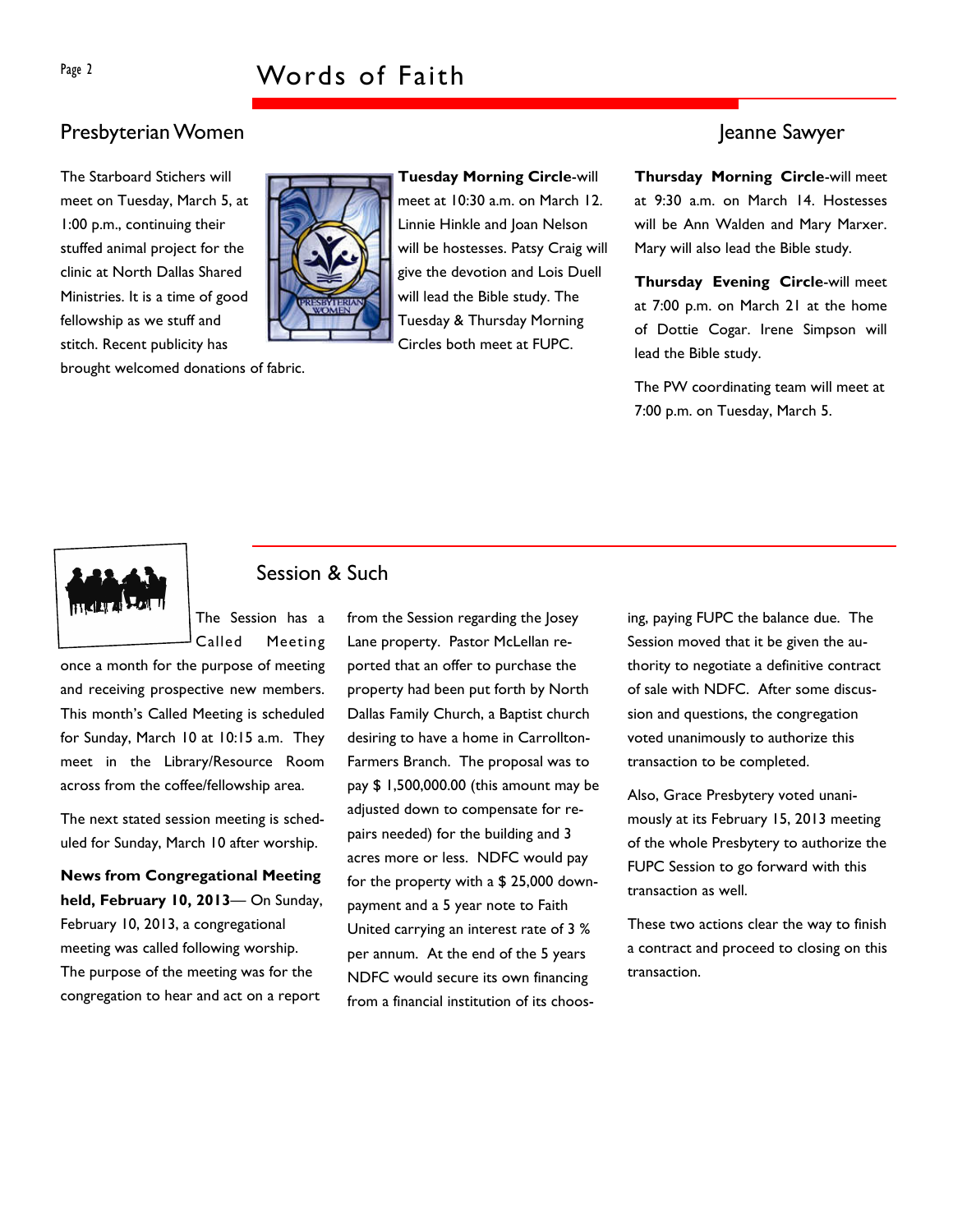The Military Ministry will be shipping packages to our soldiers in Afghanistan in March. The soldiers have asked that we send them items that they can give to the children they meet as they patrol the areas where they are stationed. They need tablets, pencils, erasers, crayons, small toys, balls, small puzzles and games, etc. If you would like to donate, the baskets will be out in the hall to receive items. We also welcome money gifts to help with postage. We especially welcome your participation in the packing and shipping. Meet with us on Wed. March 13, at 10 a.m. in the Double Classroom to help with cards and packages, and join us for lunch afterward.

Ł.

### Order your Easter Lilies Teresa Nelson

Look for the brightly colored "Lilies 2013" cards in the Sanctuary or on the Ushers table over the next several weeks. We will take orders for lilies until March 10, 2013. If you are unable to complete one of the brightly colored cards, you may complete the form to the right and submit with your payment. Please include your specific dedication or sentiment to be included in the Easter Sunday bulletin.

### Military Ministry **Kay McLellan & Cleo Sherrard**

| <b>Lilies 2013</b>                                                                                                                                                                                                                                                                                                                         |  |  |  |  |  |  |  |  |
|--------------------------------------------------------------------------------------------------------------------------------------------------------------------------------------------------------------------------------------------------------------------------------------------------------------------------------------------|--|--|--|--|--|--|--|--|
| It is time to place your order for Easter Lilies. We will take<br>orders until Sunday, 3/10. Please print your specific dedication/<br>sentiment. You may place this card with payment attached in the<br>offering or return to the church office by Monday, March 11.<br>Please note "for Lilies" in the memo section if paying by check. |  |  |  |  |  |  |  |  |
| I (we) wish to order ________________ lilies at \$10.00 each.<br>Quantity                                                                                                                                                                                                                                                                  |  |  |  |  |  |  |  |  |
| <b>Please check one:</b>                                                                                                                                                                                                                                                                                                                   |  |  |  |  |  |  |  |  |
| Payment (include check #)<br>Wish to pay later                                                                                                                                                                                                                                                                                             |  |  |  |  |  |  |  |  |
| Name(s): 1                                                                                                                                                                                                                                                                                                                                 |  |  |  |  |  |  |  |  |
| Please print the following dedication(s) for my (our) Easter Lilies.                                                                                                                                                                                                                                                                       |  |  |  |  |  |  |  |  |
|                                                                                                                                                                                                                                                                                                                                            |  |  |  |  |  |  |  |  |
| 2. $\qquad \qquad$                                                                                                                                                                                                                                                                                                                         |  |  |  |  |  |  |  |  |
|                                                                                                                                                                                                                                                                                                                                            |  |  |  |  |  |  |  |  |

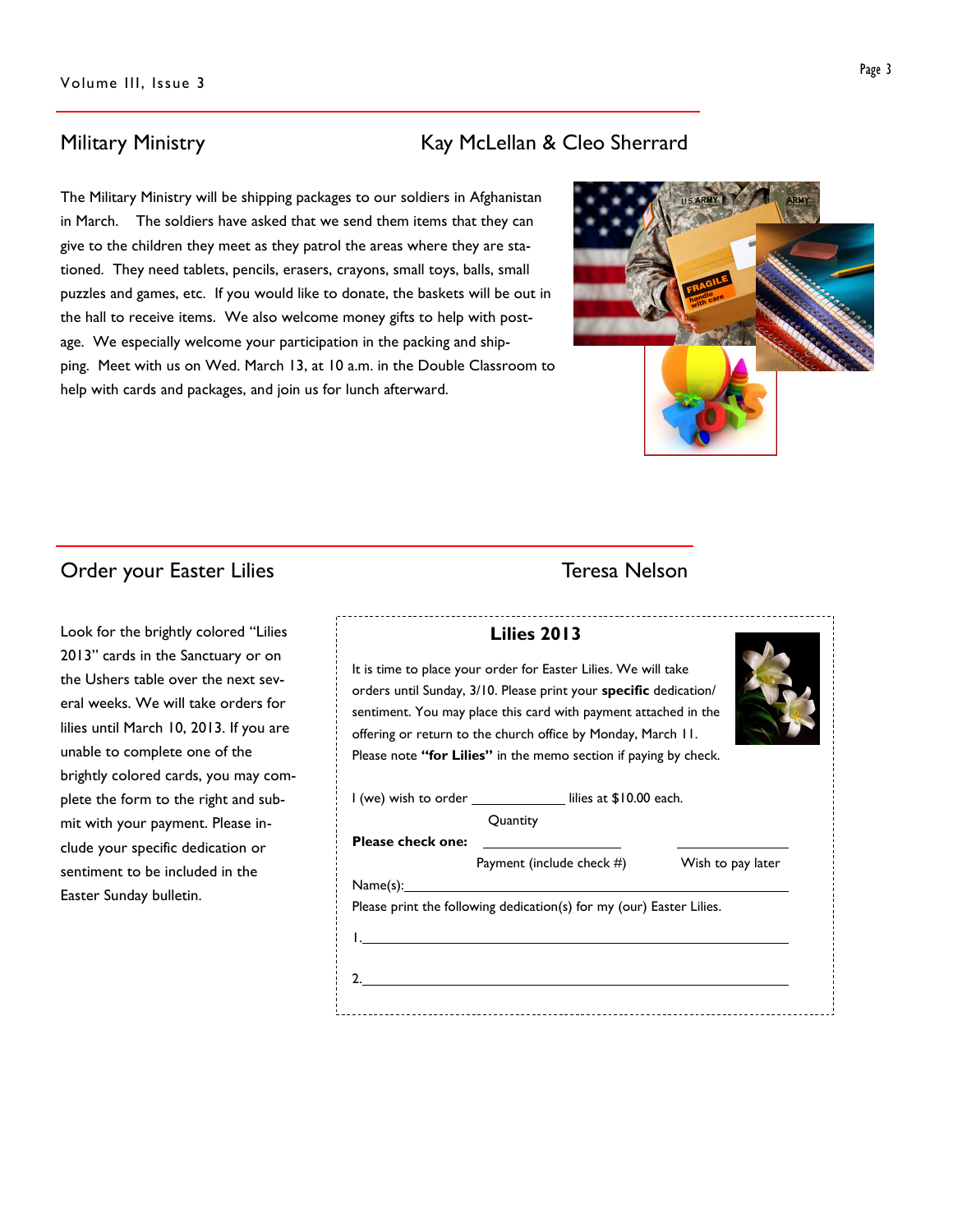### Page 4 Words of Faith

#### Notes & News from the Pews



#### Stay tuned!

The Church of South India Dallas (CSID) is planning a "Rejoice Carnival" for Saturday, March 23. This will be an all-day event with the chance for both congregations to "rejoice" and work

together for our surrounding community. Stay tuned to bulletins and announcements of ways that you, the members of FUPC can attend and/or participate.

From Lisa Laclede, Outreach & Evangelism

#### Directory updates

Please remember to notify the church office if your contact information changes so it can be published in the next newsletter.



### Quarterly Work Day Joe Kastendieck

The first Quarterly Work Day for 2013 will be on Saturday, March 2 from 9 a.m. until noon. A light breakfast will be served. We will do some "Spring Cleaning" to the church grounds.



Annual Easter Egg Hunt **Dottie Cogar** 



The annual Easter Egg Hunt will be Easter Sunday, March 31, 10:30 a.m. It will be on the front lawn near the south side entrance. Bring your children and grandchildren with their Easter baskets as we celebrate Easter!



Austin Street Meal-The March meal day will be Monday, March 4. Looking ahead, the April meal will be April 1. Plan ahead for your food donation. Refrigerator for cold food storage is down the hall from the Fellowship Hall.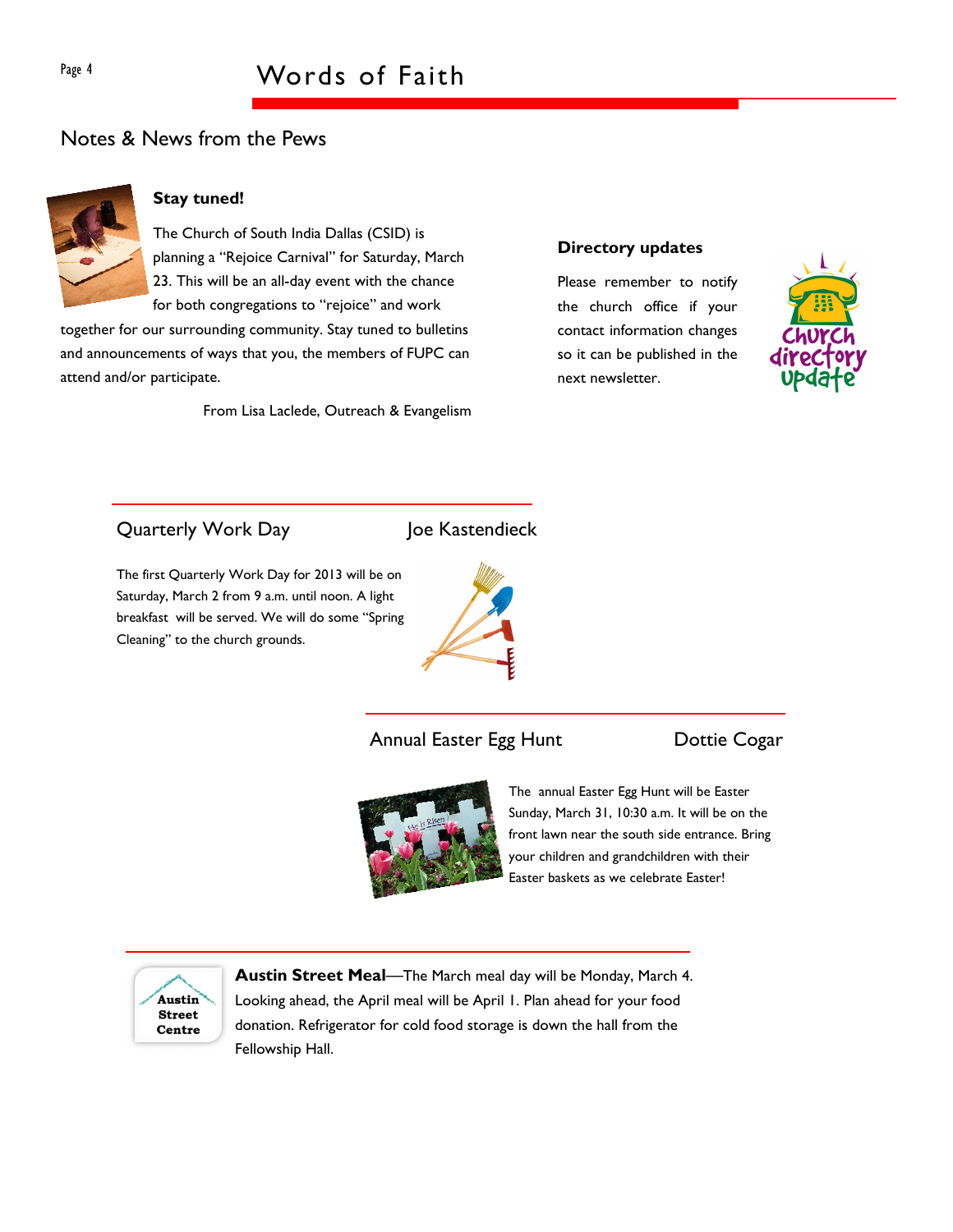Our Dental Clinic is offering more services in a renovated and enlarged space thanks to a generous grant from the Hamon Charitable Foundation. However, in order to take full advantage of

our new space and equipment, we need to find additional dentists, hygienists and other clinic volunteers. Please help us spread the word.

We now enjoy three rooms equipped for dentistry and would like to go from our current twice a month schedule to having a dental clinic on the first four Fridays each month. We offer more services - including preventive care.

The Hamon Charitable Foundation grant provided for the purchase of three new fully equipped dental chairs and a portable, digital x-ray machine. This wonderful gift also allowed us to update all the additional instruments required to fully equip three state-of-the-art dental treatment rooms.

### Open Wider! Judy Rorrie, NDSM



Our new facilities have allowed us to move from a focus on acute care, extractions and treatment of dental infections to more comprehensive care:

- We provide cleaning and dental education to reduce infection.
- We offer minor restorative care, including fillings no crowns or root canals.
- We fit removable prosthetic devices to improve appearance and enhance employment opportunities.

Philip Kozlow, D.D.S., our primary volunteer dentist, sums up what's possible now, "These added services will save teeth, make people healthier and restore dignity".

 To make the best use of this new equipment and to expand our hours will require additional volunteers. Please help us identify dentists and dental hygienists who might be willing to donate their time and skills.

March already! Hard to believe it is Lent and we are looking forward to the celebration of Easter. As a child I would get so excited about Easter since it always meant a new dress, shoes, gloves, purse and yes, an Easter bonnet.

Thank you for submitting articles to the newsletter. No matter how big or small the event, send the information so that it can be included

in the next issue of Words of Faith. You may submit articles in writing to the church office or via email to

#### Brenda@FaithUnited-pc.com

The next issue will be April 2013. The deadline for articles is Friday, 3/15. Please do not hesitate to contact the church office if you or your group has information to share.

From the editor **Exercise Systems** Brenda Swindle **Next newsletter is** April 2013. Deadline for articles, Friday, 3/15/13. Contact church office or Brenda Swindle via email to submit articles.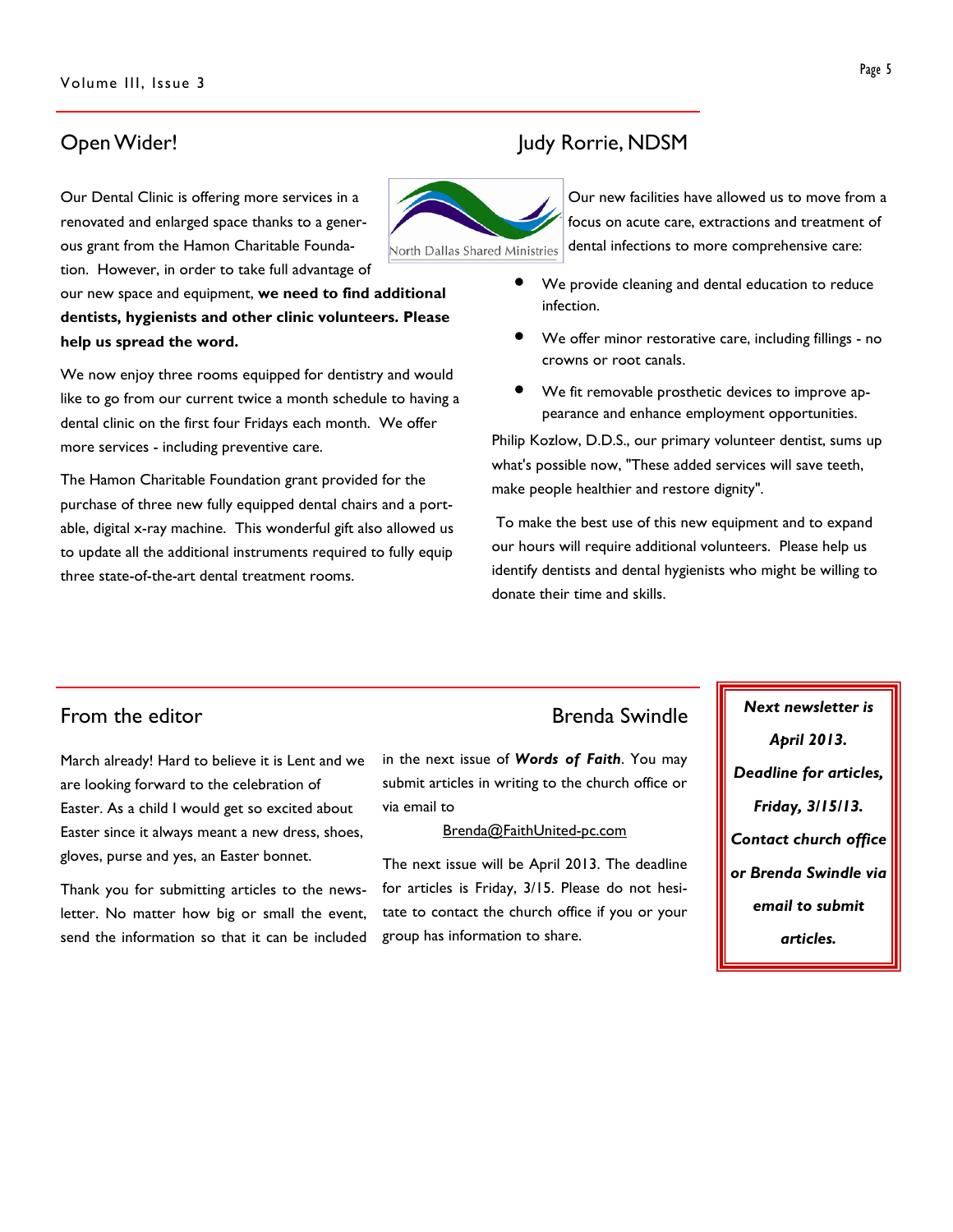### Page 6 Words of Faith

### Happy Birthday!

| March 3  |                     |     | March 12         |  |  |  |
|----------|---------------------|-----|------------------|--|--|--|
|          | * Gregory O'Dell    |     | ※ Erin West      |  |  |  |
| March 4  |                     |     | March 13         |  |  |  |
| ※ -      | Mary Blackney       | ※ - | Joshua Newton    |  |  |  |
|          | ※ Genevieve Bratton |     | Brenda Swindle   |  |  |  |
| March 5  |                     |     | March 14         |  |  |  |
|          | ※ Kevin Miller      |     | ※ Patrick Hefner |  |  |  |
| March 8  |                     |     | March 20         |  |  |  |
|          | ☀ Susan Saiter      | ₩ → | Leigh Mitchell   |  |  |  |
| March 9  |                     |     | Thelma Rinehart  |  |  |  |
|          | ※ Chris West        |     | March 22         |  |  |  |
| March 10 |                     |     | ※ Art Beach      |  |  |  |
|          | ※ Pete Cross        |     | Lois Davenport   |  |  |  |

March 25 Wayne Saunders March 26 Glenn Craig March 30 Scott Sloey March 31 Marilyn Beaubien Alberta Honza Jo Miller

Roc Mitchell

Prayer Concerns

#### Prayers for:

- John & Pam Bates
- Coughenour family
- Mary Ann Jones
- ♥ Margaret Jones
- Kathë Kaschung
- Alan Swope
- Carol West



Give ear, O Lord, to my prayer; listen to my cry of supplication. In the day of my trouble I call on you, for you will answer me.

Psalm 86:6-7

#### Homebound/Rehab:

- ♥ Phil & Marilyn Beaubien
- David Daly
- Lois Davenport
- Harvey & Marian Garoutte
- **Ruth Innes**
- ♥ Henry Knight
- ♥ Earle & Marge Krause
- ♥ Roc & Clarice Mitchell
- ♥ Ken Quevreaux
- ♥ Don Speigel
- Bennie Tillack
- Hugh McWhorter

Know of someone who is homebound & not on our list? Let us know, contact the church office.

#### Service Personnel:

- ♥ Logan Burkham
- ♥ SPC Albert Campos
- David Crossley
- SGT Kevin B. Cuiksa
- Marshall Dobbs
- ♥ MAJ Brian Gaddis
- **LT Ben Garoutte**
- Sr A Jaron Garoutte
- SPC Jason Jackson
- **Billie Jones**
- ♥ SPC Ryan Liggett
- **SPC Chad Manis**
- CPT Joshua Montero
- **Andrew Moore**
- **LT COL Thomas Pentecost**
- **SFC George Pittman**
- **SFC Adam Reno**
- **Ronnie Rogers**
- USAF CPT Andre Silva
- **SPC David Wheat**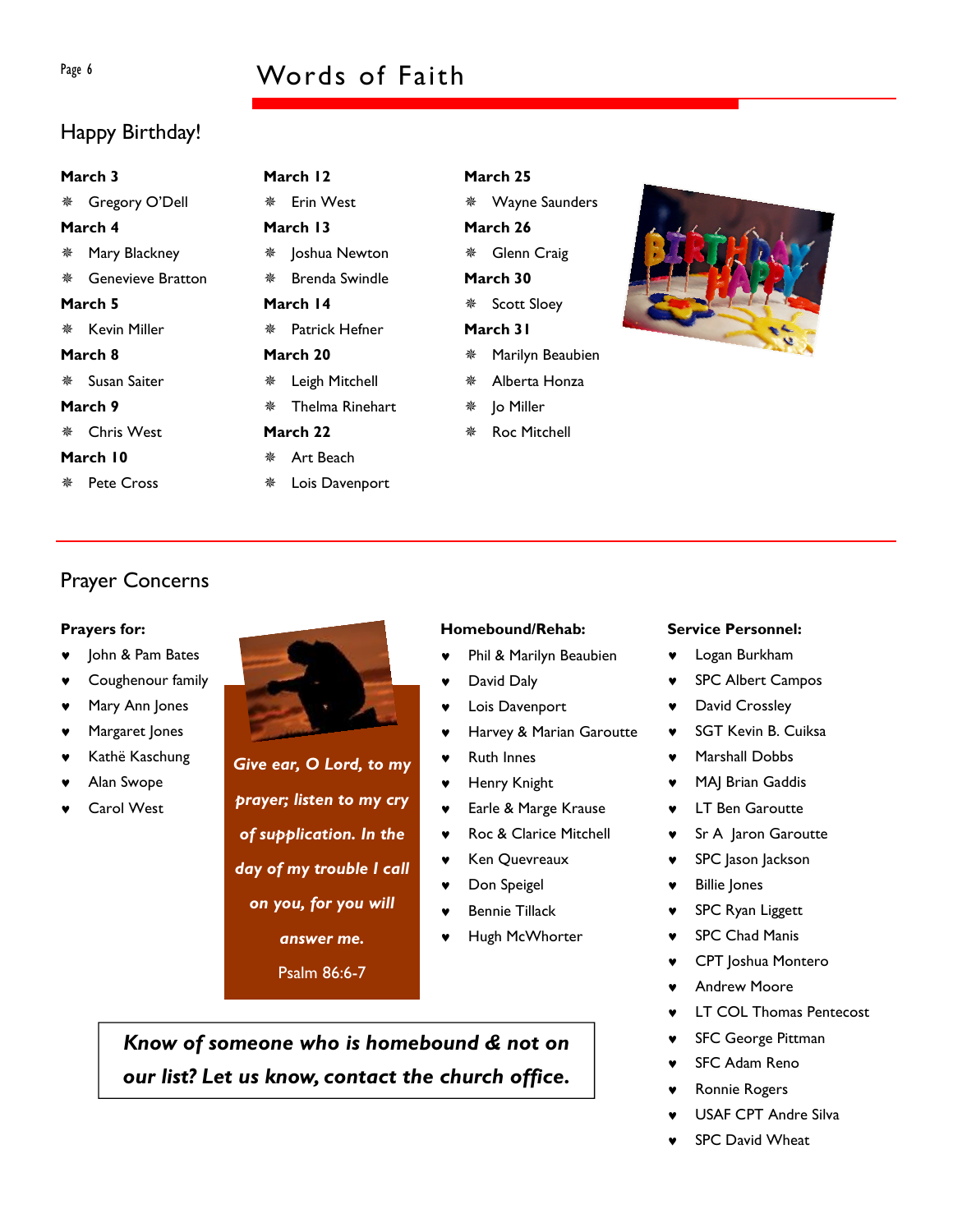## March 2013

| <b>Sun</b>                                                                                                                                                                                                                                |                                                                                                                                                                                                                                                                                             | Mon                                               | <b>Tue</b>                                                                                | Wed                                                           | Thu                                                                                                       | Fri                                                                                                              | <b>Sat</b>                                                                                                                                |
|-------------------------------------------------------------------------------------------------------------------------------------------------------------------------------------------------------------------------------------------|---------------------------------------------------------------------------------------------------------------------------------------------------------------------------------------------------------------------------------------------------------------------------------------------|---------------------------------------------------|-------------------------------------------------------------------------------------------|---------------------------------------------------------------|-----------------------------------------------------------------------------------------------------------|------------------------------------------------------------------------------------------------------------------|-------------------------------------------------------------------------------------------------------------------------------------------|
|                                                                                                                                                                                                                                           | <b>Calendar Legend</b><br>G-21=Community Youth Group<br>GA=Gamblers Anonymous<br>ABA=Anorexic & Bulimics Anonymous<br>OA=Overeaters Anonymous<br>LTCDS = Little Treasures School<br>PWCT=Presbyterian Women Coordinating Team<br>CSID=Church of South India Dallas<br>POW=People of the Way |                                                   |                                                                                           |                                                               |                                                                                                           | 2<br>9:00 Quarterly work day<br>11:00 GA-Double Classroom<br>11:00 OA-Fellowship Rm<br>2:30 CSID Choir-Sanctuary |                                                                                                                                           |
| 3<br>9:00 CSID Worship<br>9:00 FUPC Prayer Time<br>9:30 FUPC Sunday School<br>11:00 CSID Sunday School<br>11:00 FUPC Worship<br>11:00 Good Shepherd                                                                                       |                                                                                                                                                                                                                                                                                             | 4<br>6:00 Shelter                                 | 5<br>1:00 Starboard Stitchers<br>7:00 PWCT<br>7:00 GA-Choir Room<br>7:30 OA-Fellowship Rm | 6<br>6:00 POW study<br>7:00 FUPC Choir                        | 7<br>6:30 GA-Choir Room<br>7:30 ABA Group-Rm4                                                             | 8                                                                                                                | 9<br>10:00 Stephen Ministers<br>11:00 GA-Double Classroom<br>11:00 OA-Fellowship Rm<br>2:30 CSID Choir-Sanctuary                          |
|                                                                                                                                                                                                                                           |                                                                                                                                                                                                                                                                                             |                                                   |                                                                                           |                                                               |                                                                                                           | CSID Lenten worship & classes 6-9 pm                                                                             |                                                                                                                                           |
| $\overline{10}$<br>9:00 CSID Worship<br>9:00 FUPC Prayer Time<br>9:30 FUPC Sunday School<br>10:15 FUPC Session<br>11:00 CSID Sunday School<br>11:00 FUPC Worship<br>11:00 Good Shepherd<br>12:30 FUPC Session<br>6:00 CSID Lenten worship |                                                                                                                                                                                                                                                                                             | $\mathsf{L}$<br>7:00 Vocal Majority<br>Board Mtg. | 12<br>10:30 PW Circle<br>7:00 GA-Choir Room<br>7:30 OA-Fellowship Rm                      | 3<br>10:00 Military Proj<br>6:00 POW study<br>7:00 FUPC Choir | 4<br>9:30 PW Circle<br>6:30 GA-Choir Room<br>7:30 ABA Group-Rm4                                           | 15                                                                                                               | 16<br>11:00 GA-Double Classroom<br>11:00 OA-Fellowship Rm<br>2:30 CSID Choir-Sanctuary<br>6:00 CSID Fellowship Rm                         |
| 7<br>9:00 CSID Worship<br>9:00 FUPC Prayer Time<br>9:30 FUPC Sunday School<br>11:00 CSID Sunday School<br>11:00 FUPC Worship<br>11:00 Good Shepherd                                                                                       |                                                                                                                                                                                                                                                                                             | 8<br>6:15 LTCDS Staff                             | 9<br>7:00 GA-Choir Room<br>7:30 OA-Fellowship Rm                                          | 20<br>6:00 POW study<br>7:00 FUPC Choir                       | 21<br>6:30 GA-Choir Room<br>7:00 PW Circle<br>7:30 ABA Group-Rm4                                          | 22                                                                                                               | 23<br>8:00 CSID-Rejoice Carnival<br>11:00 GA-Double Classroom<br>11:00 OA-choir room<br>2:30 CSID Choir-Sanctuary                         |
| 24<br>9:00 CSID Worship<br>9:00 FUPC Prayer Time<br>9:30 FUPC Sunday School<br>11:00 CSID Sunday School<br>11:00 FUPC Worship<br>11:00 Good Shepherd                                                                                      |                                                                                                                                                                                                                                                                                             | 25                                                | 26<br>7:00 GA-Choir Room<br>7:30 OA Fellowship Rm                                         | 27<br>6:00 POW study<br>7:00 FUPC Choir                       | 28<br>6:30 GA-Choir Room<br>7:30 ABA Group-Rm 4<br><b>Maundy Thursday</b><br>Worship 7 pm<br>@John Calvin | 29<br>Good<br>Friday<br>Worship<br>7 pm                                                                          | 30<br>11:00 GA-Double Classroom<br>11:00 OA-Fellowship Rm<br>2:30 CSID Choir-Sanctuary                                                    |
| 31<br>9:00 CSID Worship<br>9:00 FUPC Prayer Time<br>9:30 FUPC Sunday School<br>10:30 Easter Egg Hunt<br>11:00 CSID Sunday School<br>11:00 FUPC Worship<br>11:00 Good Shepherd                                                             |                                                                                                                                                                                                                                                                                             | 6:00 Shelter                                      | 2<br>7:00 GA-Choir Room<br>7:30 OA-Fellowship Rm                                          | 3<br>7:00 FUPC Choir                                          | 4<br>6:30 GA-Choir Room<br>7:30 ABA Group-Rm 4                                                            | 5                                                                                                                | 6<br>11:00 GA-Double Classroom<br>11:00 OA-Fellowship Rm<br>2:30 CSID Choir-Sanctuary<br>6:00 CSID-Talent Night<br>Fellowship & Sanctuary |

Please contact the church office with meetings, classes or events for the calendar to prevent conflicts.